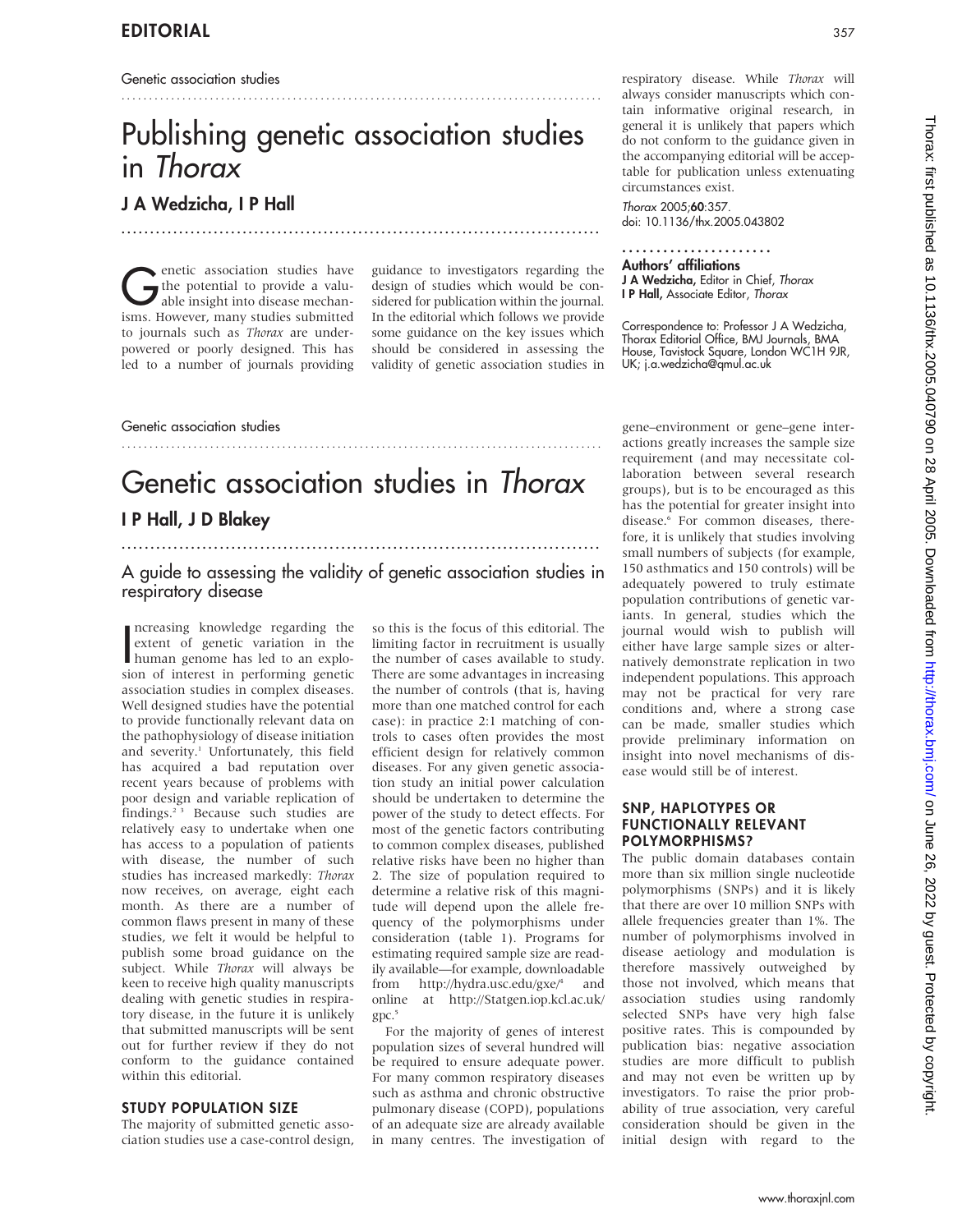Table 1 Suggested population sizes (of cases) required in a case control study seeking the effect size shown for a given minor allele frequency ( $\alpha$  = 0.05, power 90%)

| Minor allele<br>frequency |                   | <b>Cases required</b>  |                         |
|---------------------------|-------------------|------------------------|-------------------------|
|                           | <b>GRR</b> sought | <b>Dominant effect</b> | <b>Recessive effect</b> |
| 0.01                      | 1.5               | 5500                   | >1000000                |
|                           | $\mathcal{P}$     | 1900                   | >300000                 |
| 0.05                      | 1.5               | 1300                   | 50000                   |
|                           | $\mathcal{P}$     | 400                    | 15000                   |
| 0.2                       | 1.5               | 600                    | 5000                    |
|                           | $\mathcal{P}$     | 220                    | 1500                    |
| 0.4                       | 1.5               | 750                    | 900                     |
|                           | 2                 | 300                    | 350                     |

GRR, genotype relative risk.

The numbers given assume that the same numbers of controls as cases are to be recruited. Exact numbers will depend on the precise hypothesis under test and the method of analysis: numbers required may be substantially greater (for example, where attempts to control for confounders are made). In these instances input from a statistician is advised.

polymorphisms chosen. Where functional information regarding a polymorphism in a given candidate gene is available, this may help to prioritise selection. If no functional information is available regarding the gene of interest, then the choice is either to undertake functional studies on the polymorphic variants within that gene or to select tag SNPs from which information can be inferred for other variants in that gene.<sup>7</sup> The alternative is to use combinations of SNPs (or other polymorphisms) across that genetic region (haplotypes): the disadvantage with this approach is that there are likely to be many different haplotypes and hence the population study size will need to be increased accordingly. Many studies submitted to Thorax examine only a single SNP in the gene of interest: unless there are good supporting functional data on the chosen polymorphism, ideally in the same study population, this approach is unlikely to be very informative. In general, investigators interested in pursuing genetic studies for their favoured candidate gene should look carefully at the polymorphic variation at that genetic locus, study the haplotype structure and linkage disequilibrium profile around the region (increasing information will be available in the public domain as a result of the HapMap Project), and evaluate functional effects of known polymorphisms at this locus.

#### MULTIPLE TESTING

The issues raised in the preceding section will help prioritise genetic variants worthy of evaluation but it is likely that there will be more than one genetic factor involved in the primary analysis. Similarly, there may be more than one phenotype of interest—for example, a study might consider the presence

of asthma as the major phenotype, but might also look at bronchial hyperresponsiveness, IgE, asthma severity, or response to medication as additional phenotypes. Each additional genetic factor and each additional phenotype to be studied adds to the number of comparisons made in the analysis and gives rise to additional problems of multiple testing. Although new methods are increasingly applied, $s$  there is no simple answer to this issue. We hope the following advice may help.

Before commencing the analysis it is critical to determine the primary end point for the study. Sub-analyses can also be reported but it should be made explicitly clear that positive associations have come from secondary analyses when presenting data. Some studies require a more complicated analytical approach—for example, studies on genetic factors influencing the development of COPD in smokers need to allow for known confounding effects on lung function such as age, sex, height, and duration of smoking exposure. This is usually done using regression analysis although alternative approaches (such as those using recursive partitioning) may also be of value in this setting, especially for the investigation of epistasis.<sup>9</sup>

One particular concern for genetic association studies is the repeated use of the same population for different association studies. It may not be apparent to readers of a manuscript that the population has been used for previous analyses. This issue should at least be acknowledged by authors submitting papers describing sequential studies in a given population. Ideally, where multiple candidate genes are to be assessed in the population, it is preferable to report data on all the genes of interest in a single comprehensive manuscript rather than in multiple smaller papers.

The use of an independent replication sample greatly increases the confidence that an observed association is true. One potential approach is to use one sample for hypothesis generation (that is, accepting ''significant'' p values without correction) and then seeking replication for only those initially associated variables in a second population.

#### POPULATION STRATIFICATION

The above sections have dealt with major issues concerning study size and the selection of genetic variants for study. A common flaw is the inappropriate selection of study populations. Failure to match the control and study populations for ethnic or geographical origin may lead to spurious results because of population stratification. Increasingly it has been recognised that even apparently homogenous populations may show sub-stratification.

One should aim to match controls and cases for every characteristic bar the outcome under study. However, bias from the recruitment locations of cases and controls is commonly seen: controls are often attending hospital for another reason, or may be blood donors or younger healthy volunteers. These types of control group may not, by their nature, be representative of the population at large.

With this in mind, it is reassuring to see study populations typed for unlinked markers to identify and address stratification. An alternative approach which is feasible for some conditions is to use family based association approaches. Investigators are directed elsewhere for a fuller discussion of population stratification (for example, Cardon and Palmer<sup>10</sup>), but should at least reassure themselves that the control and study populations are drawn from the same general pool.

#### SUMMARY

The above issues are some of the most important factors to be taken into consideration when assessing the validity of genetic association studies. Despite the recent criticism of this kind of study, good examples have the potential to provide novel insight into mechanisms of disease. Authors intending to submit a genetic association study to Thorax should consider whether or not their study has addressed the following specific questions:

- Is the study size adequate to provide a reasonable estimate of the population contribution of the genetic variation under consideration?
- $\bullet$  Is the control population appropriately selected?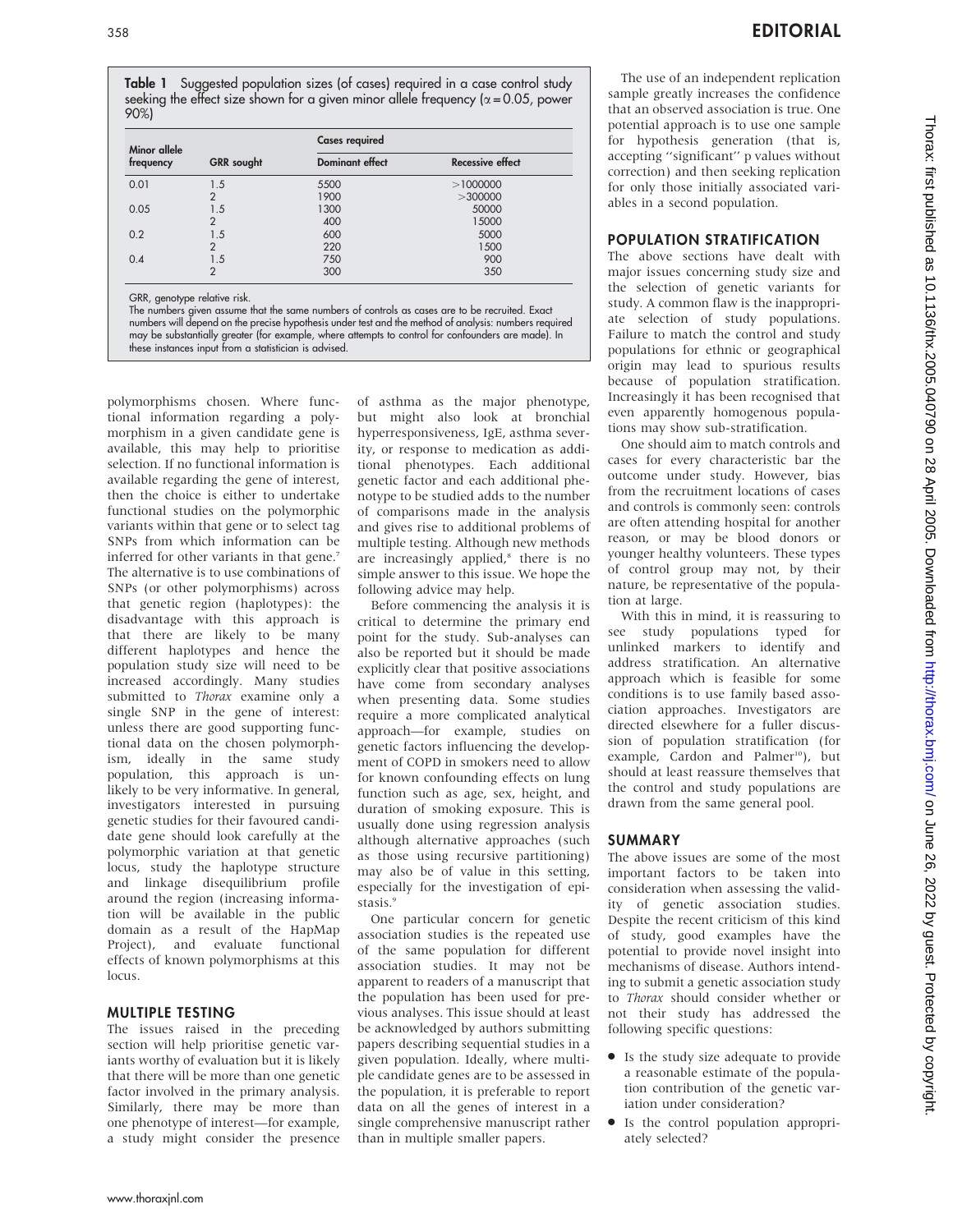# EDITORIAL <sup>359</sup>

- $\bullet$  Is the choice of polymorphism(s) studied at a given genetic locus logical?
- $\bullet$  Has linkage disequilibrium at the relevant genetic locus been considered?
- Are phenotypes well documented?
- Have issues of multiple testing been addressed?
- N Have findings been replicated in a second sample or are there functional data to support findings in the main study population?
- Does the genetic association study advance our understanding of the mechanisms underlying the disease of interest or its treatment?

Thorax 2005;60:357–359. doi: 10.1136/thx.2005.040790

## ......................

Authors' affiliations

J D Blakey, I P Hall, Division of Therapeutics and Molecular Medicine, Queen's Medical Centre, University Hospital, Nottingham, UK

Correspondence to: Professor I P Hall, Division of Therapeutics and Molecular Medicine, D Floor, South Block, Queen's Medical Centre, University Hospital, Nottingham NG7 2UH, UK; ian.hall@nottingham.ac.uk

The authors declare no conflict of interest with the material presented in this editorial.

### **REFERENCES**

- 1 Risch N, Merikangas K. The future of genetic studies of complex human diseases. Science 1996;273:1516–7.
- 2 Hirschhorn JN, Lohmueller K, Byrne E, et al. A comprehensive review of genetic association studies. Genet Med 2002;4:45–61.
- 3 Lohmueller KE, Pearce CL, Pike M, et al. Metaanalysis of genetic association studies supports a

contribution of common variants to susceptibility to common disease. Nat Genet 2003;33:177–82.

- 4 Gauderman WJ. Sample size requirements for matched case-control studies of gene-environment interaction. Stat Med 2002;21:35–50.
- 5 Purcell S, Cherny SS, Sham PC. Genetic power calculator: design of linkage and association genetic mapping studies of complex traits. Bioinformatics 2003;19:149–50.
- 6 McClearn GE. Nature and nurture: interaction and coaction. Am J Med Genet 2004;124B:124–30.
- Neale BM, Sham PC. The future of association studies: gene-based analysis and replication. Am J Hum Genet 2004;75:353–62.
- 8 Sabatti C, Service S, Freimer N. False discovery rate in linkage and association genome screens for complex disorders. Genetics 2003;164:829–33.
- 9 Ritchie MD, Hahn LW, Roodi N, et al. Multifactordimensionality reduction reveals high-order interactions among estrogen-metabolism genes in sporadic breast cancer. Am J Hum Genet 2001;69:138–47.
- 10 Cardon LR, Palmer LJ. Population stratification and spurious allelic association. Lancet 2003;361:598–604.

Peripheral muscle training in COPD

# Peripheral muscle training in COPD: still much to learn

.......................................................................................

# M D L Morgan

# We know that physical training can improve general functional exercise performance in COPD but we still do not understand the subtleties of different training modes

...................................................................................

Activity limitation and breathless-<br>ness are the main clinical features<br>of advanced chronic obstructive ness are the main clinical features of advanced chronic obstructive pulmonary disease (COPD). During the last few years it has become recognised that this activity limitation relates in some way to peripheral muscle dysfunction that can be partly reversed by the process of pulmonary rehabilitation.<sup>12</sup> There is still debate about the detailed nature of the peripheral muscle dysfunction but most investigators would agree that deconditioning through inactivity plays a major role. In health, the age related loss of muscle mass can be prevented by maintained activity or reversed by training. In COPD the contribution of other factors to a specific myopathy such as systemic inflammation, hypoxia, or steroid damage remains uncertain. Physical training is the obvious way of improving the function of deconditioned peripheral muscles, although other options such as electrical stimulation or pharmacological treatment can also have an effect. There is now clear evidence that pulmonary rehabilitation programmes that include individually prescribed but

generic physical exercise training are capable of improving functional exercise capacity and health status.<sup>3</sup> Rehabilitation programmes generally contain a number of therapeutic elements, but it is also clear that the overall benefits of the process do not occur in the absence of some form of physical training. In addition, it has also been a consistent finding that the resulting improvements in general exercise performance and health status appear to relate poorly to each other. In most cases the magnitude of the improvement in quality of life is greater than the more modest improvements in general exercise capacity.

There are several possible explanations for this apparent dissociation. Firstly, exercise training may be the vector for improvement in health status through intermediary mechanisms that involve less tangible factors such as confidence, self-efficacy, or motivation. Another explanation lies in our simplistic assumption that just walking a little bit further improves the quality of life. The frustrations of life for people with COPD are possibly more closely related to the interference by dyspnoea in the

basic activities of daily living.<sup>4</sup> Most rehabilitation programmes concentrate on continuous endurance exercise training that can improve walking or cycling ability but may not be expected to have a direct effect on domestic task performance that involves the upper body. Training for upper and lower limb strength may be expected to have a more direct effect on domestic task performance, although as yet there is no evidence to support this presumption. Even if the optimal mode of physical training is uncertain, there is still further inconsistency in the prescription of the dose of exercise required to have the intended effect. In this respect, two recent systematic reviews have helped to summarise our knowledge in this area. The first examines the overall merits of peripheral muscle strength training and the second, in this issue of Thorax, examines the comparative benefits of different training modalities and effect of intensity.<sup>5 6</sup>

### DOES PERIPHERAL MUSCLE STRENGTH TRAINING WORK IN COPD?

Most training programmes have previously employed endurance training that improves exercise performance but will not have any effect on muscle mass or strength. To improve the latter, specific resistance training may be required. The systematic review by O'Shea et al<sup>5</sup> found nine methodologically acceptable clinical trials that examined the effect of upper or lower limb resistance training on a total of 236 patients. The strength training was performed with free weights or exercise equipment and individually prescribed as repetitions based on a variable fraction (50–85%) of the one repetition maximum (1RM). Some studies incremented the

www.thoraxjnl.com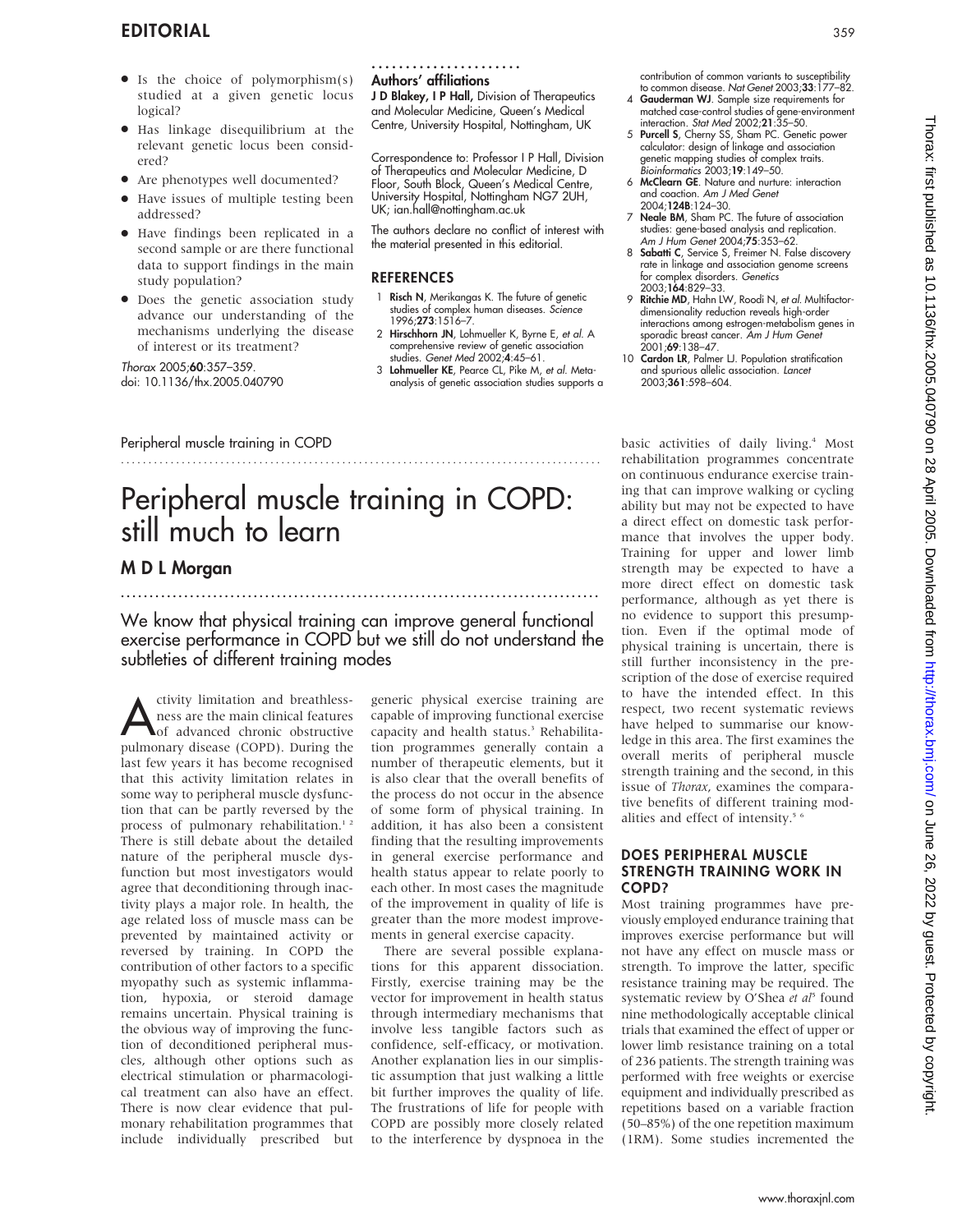The pooled results of the training studies show that fairly rigorous strength training can be achieved in people with advanced COPD. They also demonstrated significant improvements in upper and lower body strength in the trained muscle groups. In spite of the findings of one study that demonstrated equivalent benefits of strength and endurance training on exercise capacity, there remains insubstantial evidence of the ability of strength training alone to regularly improve exercise capacity or health status.<sup>7</sup> The longer term benefits of isolated strength training or sustainability of domestic maintenance training are also unclear. To date there have been no studies of the effect of pure resistance training on activities of daily living or domestic function.

#### WHAT TRAINING MODALITIES AND PRESCRIPTION INTENSITIES ARE BENEFICIAL?

If the wider advantages of strength training are not clear, then it would be useful to learn how it should be applied or whether it should be combined with endurance training to maximise the benefit. This is examined in the current issue of Thorax in a systematic review of the comparison of exercise training modalities and training intensities in patients with COPD by Puhan et al.<sup>6</sup> This study identified 15 randomised controlled trials where a head to head comparison of exercise modality or training intensity had been made. In the studies which directly compared endurance with strength training, the results were surprisingly inconsistent. In some cases endurance training produced a greater improvement in physical performance than strength training and in others the reverse occurred. However, there does appear to be a stronger influence of strength training on quality of life as reflected in the Chronic Respiratory Questionnaire (CRQ). These finding are different from the systematic review by O'Shea et al and presumably reflect the selection of head to head study group comparisons rather than a usual care control group.

If both strength and endurance training have merits, then it would be sensible to combine these two modalities to enhance the benefit. In five trials where endurance training was compared with the combination of endurance and strength training, the results were slightly disappointing because the additional benefits of added strength in the com-

bined training were limited to gains in strength only. There did not appear to be any carry over in terms of improved exercise capacity or health status.<sup>8-10</sup> Most endurance training regimes are continuous in format and may not be sustainable by patients with severe impairment. Training efficiency can be improved by breaking the exercise sessions up into intervals.<sup>11 12</sup> In such patients the review suggests that this approach may enhance the benefit of training. Comparative trials of training intensity have been uncommon but suggest that greater physiological benefits can be achieved with high intensity (80% peak oxygen consumption) than with low intensity exercise training.<sup>13</sup> However, some improvements in health status are still seen with lower intensity training.<sup>14</sup>

## HOW GOOD IS THE EVIDENCE?

These systematic reviews have helped us to order our knowledge of peripheral muscle training in COPD. However, the pitfalls of systematic reviews and metaanalyses are exposed by comparison. The incomplete agreement is a reflection of the unmatched selection policies of the reviews. Nevertheless, both reviews agree that patients can adhere to physical training programmes and gain benefit from them. Beyond that, the reviews have exposed significant deficiencies in existing evidence and major gaps in our understanding of the field. Most of the included studies contain small numbers of subjects and have methodological flaws, particularly with regard to blinding of interventions and outcome assessment. It is easy to be critical of these shortcomings but any investigator who has undertaken a training study will appreciate the very difficult challenges that these clinical trials present. Patients who are recruited for rehabilitation trials are often vulnerable and expected to make an active commitment to the training programme over a prolonged period without dropping out. It is virtually impossible to blind the training intervention but outcome assessments can and should be made by blinded assessors.

In the athletic domain, physical training is recognised as a highly complex intervention. Although we have seen the benefits of simple training regimes in pulmonary rehabilitation, we have really only begun to explore the complexity of training science in this area. The benefits of physical training accrue with the combined product of training intensity, session frequency, and duration. Most training also results in a training-specific response rather than more general benefit. The interplay of these factors in determining the total training load is

largely unknown. In addition, most of the trials have only examined the short term effects of training and have not observed the longer term results or examined the effects or feasibility of maintenance therapy.

We know that physical training can improve general functional exercise performance in COPD but the improvements are relatively modest and nonspecific. This offers proof of concept but does not allow us to examine the subtleties of different training modes. These need to be explored in association with the appropriate outcome assessments. Combinations of outcomes that include activities of daily living and reflections of domestic function and participation are more germane to the aims of rehabilitation.

Thorax 2005;60:359–360. doi: 10.1136/thx.2004.035998

Correspondence to: Dr M D L Morgan, Institute for Lung Health, Department of Respiratory Medicine and Thoracic Surgery, University Hospitals of Leicester, Glenfield Hospital, Leicester, LE3 9QP, UK; mike.morgan@uhl-tr. nhs.uk

### **REFERENCES**

- 1 American Thoracic Society. Pulmonary rehabilitation–1999. Am J Respir Crit Care Med 1999;159:1666–82.
- 2 British Thoracic Society. Statement on pulmonary rehabilitation. Thorax 2001;56:827–34.
- 3 Lacasse Y, Brosseau L, Milne S, et al. Pulmonary rehabilitation for chronic obstructive pulmonary disease. Cochrane Database Syst Rev 2002;3:CD003793.
- 4 Elkington H, White P, Addington-Hall J, et al. The last year of life of COPD: a qualitative study of symptoms and services. Respir Med 2004;98:439–45.
- 5 O'Shea SD, Taylor NF, Paratz J. Peripheral muscle strength training in COPD: a systematic<br>review. *Chest* 2004;**126**:903–14.
- 6 Puhan MA, Schünemann HJ, Frey M, et al. How should COPD patients exercise during respiratory rehabilitation? Comparison of exercise modalities and intensities to treat skeletal muscle dysfunction. Thorax 2005;60:367–75.
- 7 Spruit MA, Gosselink R, Troosters T, et al. Resistance versus endurance training in patients with COPD and peripheral muscle weakness. Eur Respir J 2002;19:1072–8.
- 8 Mador MJ, Bozkanat E, Aggarwal A, et al. Endurance and strength training in patients with COPD. Chest 2004;125:2036-45.
- 9 **Bernard S**, Whittom F, Leblanc P, et al. Aerobic and strength training in patients with chronic obstructive pulmonary disease. Am J Respir Crit Care Med 1999;159:896–901.
- 10 **Ortega F**, Toral J, Cejudo P, et al. Comparison of effects of strength and endurance training in patients with chronic obstructive pulmonary disease. Am J Respir Crit Care Med 2002;**166**:669–74.
- 11 Coppoolse R, Schols AM, Baarends EM, et al. Interval versus continuous training in patients with severe COPD: a randomized clinical trial. Eur Respir J 1999;14:258–63.
- 12 Vogiatzis I, Nanas S, Roussos C. Interval training as an alternative modality to continuous exercise in patients with COPD. Eur Respir J 2002;20:12-9.
- 13 Casaburi R, Patessio A, Ioli F, et al. Reductions in exercise lactic acidosis and ventilation as a result of exercise training in patients with obstructive<br>lung disease. *Am Rev Respir Dis* 1991;**143**:9–18.
- 14 Normandin EA, McCusker C, Connors M, et al. An evaluation of two approaches to exercise conditioning in pulmonary rehabilitation. *Chest*<br>2002;**121**:1085–91.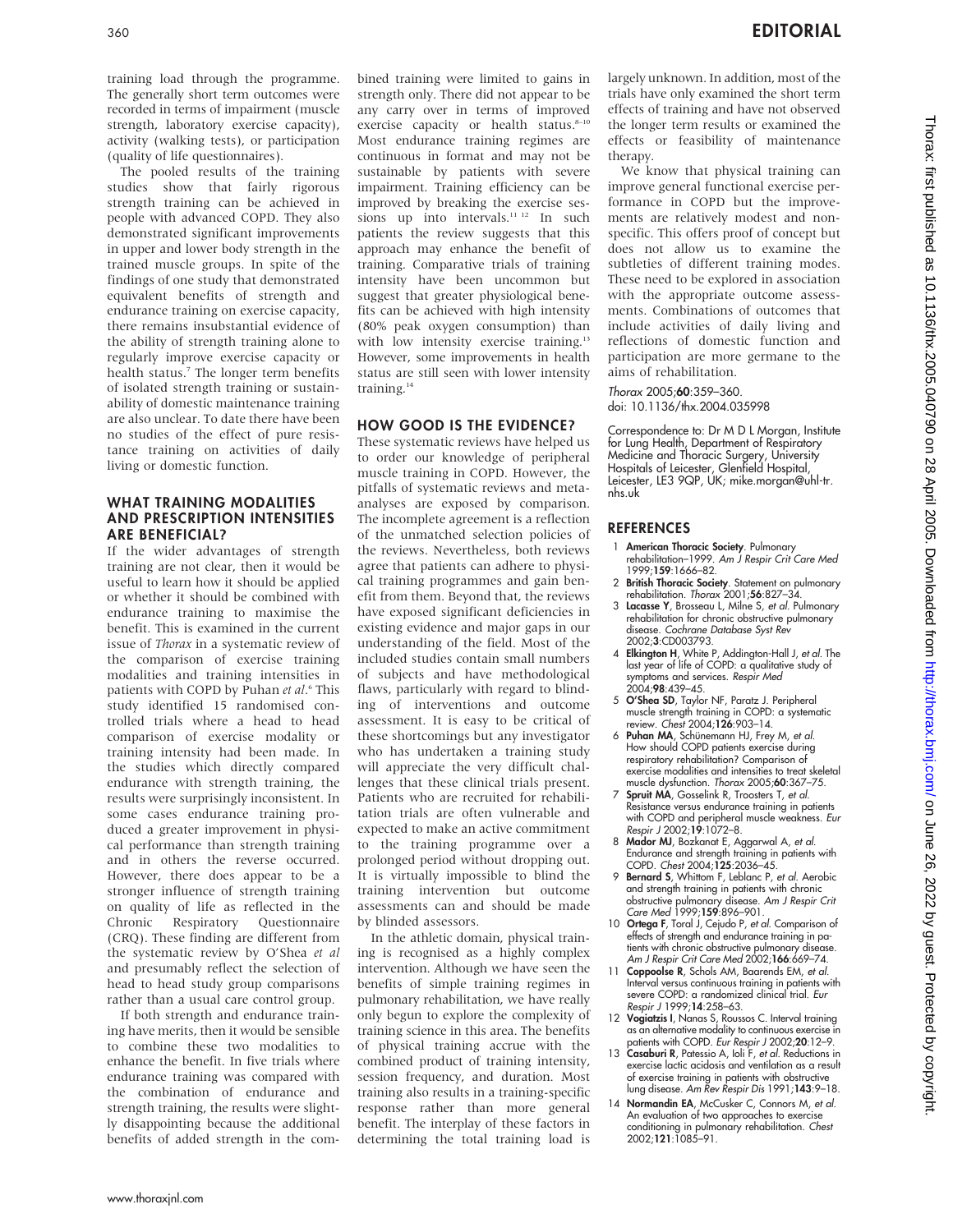# Recovery pathway of post-SARS patients J C K Chan

# The recovery pathway of SARS survivors mirrors that of ARDS patients in several respects

...................................................................................

The article by Hui et al in this issue of<br>Thorax<sup>1</sup> and an earlier article in<br>Thorax by Ng et al<sup>2</sup> on the longer<br>term functional state of patients who he article by Hui et al in this issue of Thorax<sup>1</sup> and an earlier article in Thorax by Ng et  $al^2$  on the longer have recovered from severe acute respiratory syndrome (SARS) have arrived in a timely fashion for two reasons. Firstly, as survivors of the global epidemic which shocked the world in 2003, patients who have recovered from SARS are certainly an important source of world knowledge on the longer term impact of the illness on the health of those affected. Secondly, there has recently been renewed interest in the long term outcome of patients who have survived acute respiratory distress syndrome (ARDS), as evidenced by seven studies published since 2000 on patient outcome following an episode of ARDS.<sup>3-9</sup>

#### WHY IS SARS PUT IN THE SAME LIGHT AS ARDS?

The question of whether SARS is just ARDS has been asked since the 2003 outbreak.10 Indeed, the more severe form of SARS does resemble ARDS, with both being a process of acute lung injury extensively involving the lungs, causing severe gas exchange impairment and requiring intensive care and ventilatory support. The recovery potential of the lungs in SARS patients may closely follow the recovery potential of ARDS patients. However, one needs to keep in mind that only about 30% of SARS patients in the cohorts reported by Hui et al and Ng et al had spent time in the intensive care unit (ICU), ventilated or otherwise. Any fair comparison of the lung recovery pattern between the two diseases should theoretically be restricted to a comparison between ventilated ARDS patients and ventilated SARS patients, both preferably having been subjected to similar ventilatory strategies to minimise the confounding effect of the well described phenomenon of ventilator-associated lung injury (VALI).

### RECOVERY OF LUNG FUNCTION

It is therefore reassuring to see in the study by Hui et al that, at 6 months,

there was no difference in the lung function parameters between the ICU non-intubated SARS patients and the ICU intubated SARS patients, suggesting either that VALI did not contribute to pulmonary outcome at 6 months or that the present day practice of lung protective strategy was effective in preventing VALI. However, one should be cautioned against reading too much into these data as the numbers of subjects in each arm were small (six and 25, respectively). Indeed, there was a subtle (albeit insignificant) difference in the carbon monoxide transfer factor (TLCO) between the non-intubated ICU group and the intubated group, with a lower median TLCO in the latter. The latter group also had a significantly higher peak level of lactate dehydrogenase which has been reported to be a marker of SARS severity,<sup>11</sup> rendering a more severe disease as the more likely explanation for the relatively low TLCO at 6 months. VALI did not appear to have any detectable impact on lung recovery potential in the cohort studied by Hui et al.

.......................................................................................

Based on the lung function findings reported by Hui et al, what is currently known about pulmonary morbidity following ARDS can be applicable to post-SARS patients: ''pulmonary function returns to normal or is nearly normal by 6 months to 1 year, with the exception of a persistent reduction in carbon monoxide diffusion capacity''.3 Hui et al reported that 15.5% of their patients had impaired TLCO and a 7.3% reduction in lung volumes at 6 months. In the same study about a quarter of the patients were found to have respiratory muscle weakness at 3 months, suggesting extrapulmonary pathology for the reduction in lung volumes. Ng et al, however, reported a higher proportion of post-SARS patients with pulmonary function impairment at 6 months, with 35% having impaired TLCO and 28.1% having a reduction in lung volumes. It is not clear why the patients studied by Ng et al had more pulmonary sequelae than those studied by Hui et al. A detailed comparison of the two cohorts in terms of severity of illness during the SARS episode, the proportion of ventilated patients, the issue (or non-issue) of VALI, the different reference ranges used for the pulmonary function parameters\*, as well as the proportion of patients with respiratory muscle weakness may render a crude comparison of the provided figures not advisable. All in all, it does appear that most post-SARS patients had a favourable pulmonary outcome similar to post-ARDS patients.

## RECOVERY OF FUNCTIONAL CAPACITY AND QUALITY OF LIFE

Aside from pulmonary considerations, SARS resembles ARDS in yet another important dimension. In a study by Herridge et  $a^{\dagger}$  of post-ARDS patients, the median 6 minute walk distance improved steadily during the 12 months but did not reach normal values, and the median score for the physical role domain in a quality of life survey revealed a level one third that of the normal population at 12 months; both these findings suggest generalised muscle weakness. The investigators went on to postulate that the observed muscle wasting and weakness in ARDS survivors is multifactorial and may be due in part to corticosteroid-induced and critical illness-associated polyneuromyopathy. In the cohort of SARS survivors studied by Hui et al the mean 6 minute walk distance, although improved from 3 to 6 months, remained lower than the normal range across all ages at 6 months. The measured SF36 scores were also lower than normal at 6 months. The pattern of residual functional impairment in post-SARS patients at 6 months therefore appears to follow that seen in post-ARDS patients. Although SARS patients might not have suffered from critical illnessassociated polyneuromyopathy, other factors such as corticosteroid-induced myopathy, prolonged confinement and/ or immobilisation and SARS-induced myositis, as postulated by Hui et al, are likely contributors to post-SARS generalised muscle weakness. It is worthwhile emphasising that SARS is a multisystem disease involving not only the lungs but also the gastrointestinal tract, liver, blood clotting system, $12$  and the muscles; the pathogenesis may be by direct viral attack and/or by cytokine mediation. Muscle involvement is evidenced by myalgia reported in 50.8% of 

 $*$ Ng et a $l^2$  adopted a European reference range for their lung function laboratory, unlike the Singaporean reference range adopted by Hui et al<sup>i</sup> (personal communication with Dr Johnny Chan, Queen Elizabeth Hospital, Hong Kong, December 2004).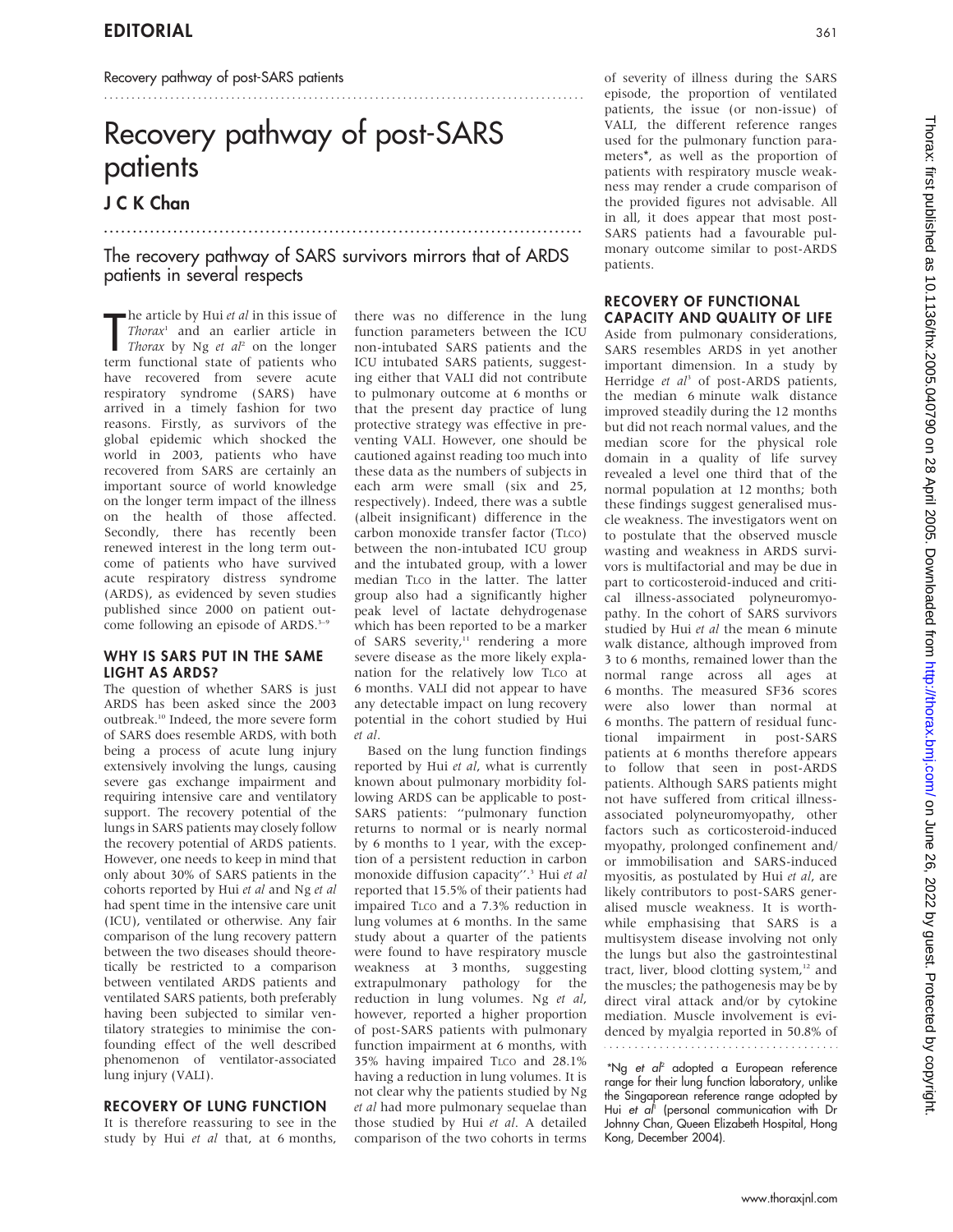the Hong Kong SARS cohort<sup>13</sup> and by raised creatinine kinase levels found in 32.1% of the patients studied by Hui et al.<sup>11</sup> A much rarer but more severe form of muscle involvement in SARS—rhabdomyolysis—has also been reported.14 The multifactorial generalised muscle weakness found at 6 months, extrapolated from the ARDS experience, will probably persist beyond 6 months but most patients will eventually be able to resume full time work<sup>8</sup>

#### PSYCHOLOGICAL RECOVERY

Not only should we consider the functional recovery pathway of post-SARS patients, we should also be concerned with their psychological recovery pathway. In a recent review of the long term outcomes after critical illness, Herridge described not only physical dysfunction in ARDS survivors but also psychological dysfunction following ARDS, including both neurocognitive impairment such as memory deficit and impaired attention and concentration, and psychological impairment such as depression and post-traumatic stress disorder.<sup>15 16</sup> Patients with SARS during the 2003 outbreak no doubt went through a highly stressful experience, including their close encounter with a then mysterious infectious disease which, in a minority of patients, could be fatal, and the physical and social isolation mandated by the authority. The psychological impact of the SARS episode may mirror that of a critical illness in many ways.

The efforts of Hui et al and Ng et al in systematically following up post-SARS patients are laudable and will serve as a nucleus for the body of knowledge on the functional and psychological recovery pathway of post-SARS patients.

Thorax 2005;60:361–362. doi: 10.1136/thx.2004.035972

Correspondence to: Dr J C K Chan, Consultant (Medical Development), Hospital Authority Head Office, 147B Argyle Street, Hong Kong; chanckj@ha.org.hk

### **REFERENCES**

- 1 Hui DS, Joynt GM, Wong KT, et al. Impact of severe acute respiratory syndrome (SARS) on pulmonary function, functional capacity and quality of life in a cohort of survivors. Thorax 2005;60:401–9.
- 2 Ng CK, Chan JWM, Kwan TL, et al. Six month radiological and physiological outcomes in severe acute respiratory syndrome (SARS) survivors. Thorax 2004;59:889–91.
- 3 Herridge MS, Cheung AM, Tansey CM, et al. One-year outcomes in survivors of the acute respiratory distress syndrome. N Engl J Med 2003;348:683–93.
- 4 Neff TA, Stocker R, Frey HR, et al. Long-term assessment of lung function in survivors of severe ARDS. Chest 2003;123:845–53.
- 5 Orme J Jr, Romney JS, Hopkins RO, et al. Pulmonary function and health-related quality of

life in survivors of acute respiratory distress syndrome. Am J Respir Crit Care Med 2003;167:690–4.

- 6 Suntharalingam G, Regan K, Keogh BF, et al. Influence of direct and indirect etiology on acute outcome and 6-month functional recovery in acute respiratory distress syndrome. Crit Care Med 2001;29:562–6.
- 7 Rothenhausler HB, Ehrentraut S, Stoll C, et al. The relationship between cognitive performance and employment and health status in long-term survivors of the acute respiratory distress syndrome: results of an exploratory study. Gen Hosp Psychiatry 2001;23:90–6.
- 8 **Schelling G**, Stoll C, Vogelmeier C, *et al.*<br>Pulmonary function and health-related quality of life in a sample of long-term survivors of the acute respiratory distress syndrome. Intensive Care Med 2000;26:1304–11.
- 9 Angus DC, Musthafa AA, Clermont G, et al. Quality-adjusted survival in the first year after the acute respiratory distress syndrome. A*m J Respir*<br>Crit Care Med 2001;**163**:1389–94.
- 10 Rubenfeld GD. Is SARS just ARDS? JAMA 2003;290:397–9.
- 11 Lee N, Hui DS, Wu A, et al. A major outbreak of severe acute respiratory syndrome in Hong Kong. N Engl J Med 2003;348:1986–94.
- 12 Sung JJY, Wong RSM, Chan JCK. Clinical course of severe acute respiratory syndrome. In: Chan JCK, Wong VCW, eds. Challenges of severe acute respiratory syndrome. Oxford: Elsevier, 2005(in press).
- 13 Donnelly CA, Ghani AC, Leung GM, et al. Epidemiological determinants of spread of causal agent of severe acute respiratory syndrome in<br>Hong Kong. *Lancet* 2003;**361**:1761–6.
- 14 Wang JL, Wang JT, Yu CJ, et al. Rhabdomyolysis associated with probable SARS. Am J Med 2003;115:421–2.
- 15 Herridge MS. Long-term outcomes after critical illness. Curr Opin Crit Care 2002;8:331–6.
- Gilleran SN, Trow TK. Long-term follow-up in survivors of acute respiratory distress syndrome. Clin Pulm Med 2003;10:241–2.

#### Lung repair

# Circulating endothelial progenitor cells in pulmonary inflammation

.......................................................................................

# C M Doerschuk

Do endothelial progenitor cells contribute to lung repair and, if so, how?

...................................................................................

Inderstanding how circulating<br>stem cells released from the hae-<br>matopoietic compartment accustem cells released from the haematopoietic compartment accumulate and differentiate into the parenchymal cells of organs has become an exciting, thought provoking, and intriguing forefront of medical science. Many investigators have begun to address the ability of various populations of stem cells to aid in the repair of nearly every organ including the lungs,<sup>1-19</sup> either through recruitment and differentiation into parenchymal cells or through facilitating proliferation and differentiation of cells already present to mediate the repair. Numerous

questions remain about if and how stem cells can facilitate organ repair.

#### ROLE OF ENDOTHELIAL PROGENITOR CELLS IN LUNG REPAIR

The studies presented by Yamada and colleagues<sup>1</sup> in this issue of Thorax address an important aspect about endothelial progenitor cells (EPC) in lung repair. They show that patients with pneumonia confined to one lobe and no other illnesses have circulating EPC in their blood within the first day of illness, and that this number is decreased 8 weeks after treatment and recovery. Their data provide strong evidence that inflammation in the lungs induces release of progenitor cells from the bone marrow that are capable of differentiating toward endothelial cell phenotypes upon culturing in appropriate growth media. Most curiously, the patients who had fibrotic changes persisting at 8 weeks were the ones with low numbers of circulating EPC within the first 28 hours of pneumonia. These data raise the possibility that circulating EPC may contribute to normal lung repair.

As with all good clinical studies, these results raise more questions than they answer. Are these circulating EPC retained within the lungs and what is their fate? Do they participate in the repair of the lungs and, if so, what role do they play? Studies examining the lungs of patients with transplanted haematopoietic stem cells from a donor of a different sex than the recipient have proved to be helpful in showing that donor-derived endothelial and epithelial cells are present within the lungs, and many studies in other species have also supported this concept.<sup>20 21</sup> In healthy lungs there may be little need for stem cells to contribute to the turnover rates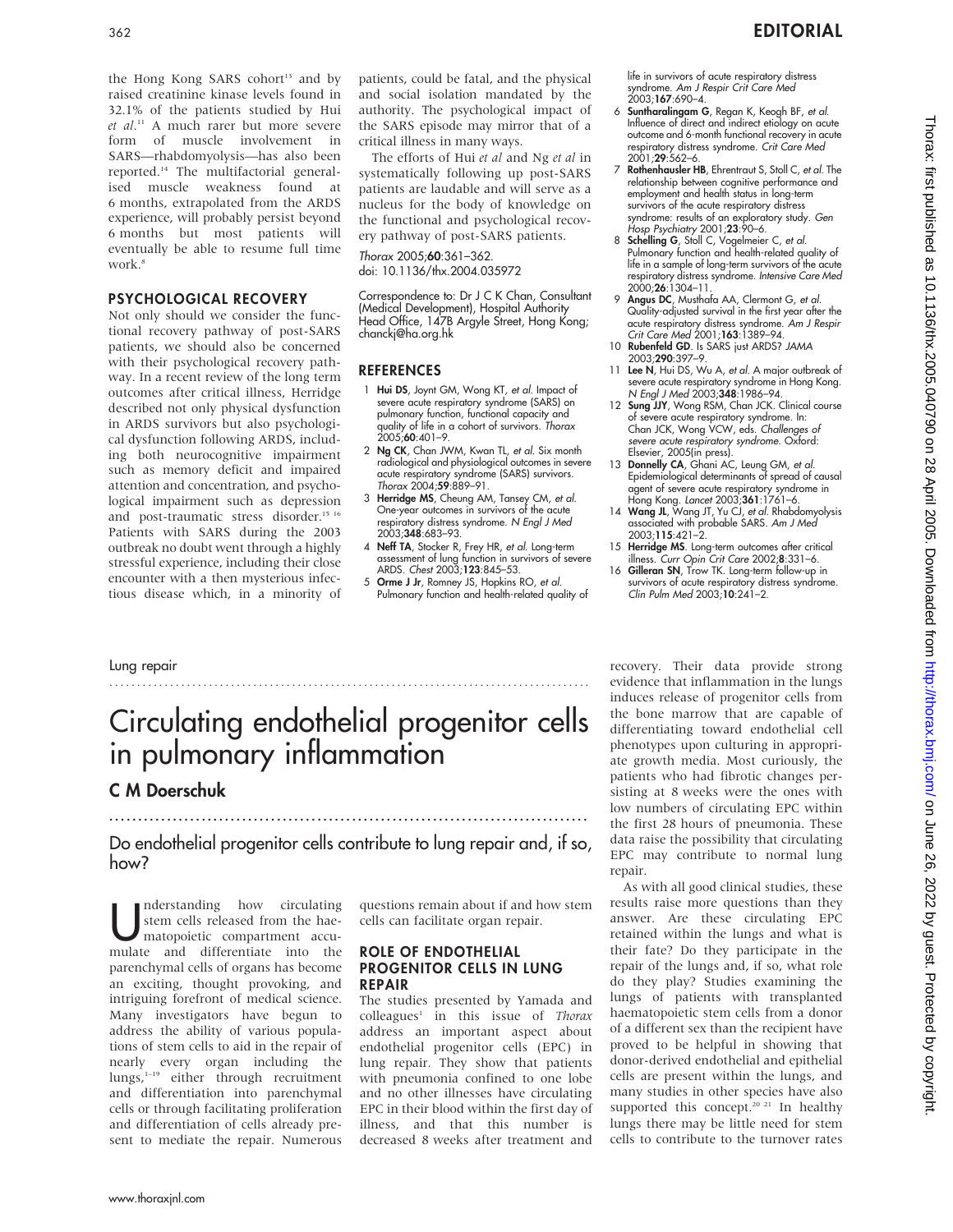of parenchymal cells, as this turnover is quite slow and may occur through relatively undifferentiated cells within the lung tissue. In mice the incorporation and differentiation of marrowderived stem cells into lung parenchymal cells is also, at best, very slow. However, when the lung is injured, the role of circulating stem cells probably becomes quite different. Yamada and other investigators have previously shown in mice that stem cells are required for the normal repair of lung tissue following pneumonia induced by lipopolysaccharide.2 Intra-airway lipopolysaccharide induced release of bone marrow-derived progenitor stem cells and their accumulation within the lungs, where they develop features of an endothelial cell phenotype. In elastase-induced emphysema, cells derived from the bone marrow develop characteristics of endothelial cells and contribute to repair of the alveolar capillary wall.<sup>34</sup> Differentiation of marrowderived stem cells toward epithelial cell phenotypes also occurs in this region. $2-4$ Studies focused on vascular repair in other organs suggest that stem cells have a role in the repair through inducing endogenous vascular proliferation and are not the only cells contributing to the new vasculature. Thus, there appear to be several roles for progenitor cells in repair of the lungs and other tissues.

Important questions remain unsolved regarding the environment and the mechanisms through which progenitor cells accumulate, differentiate, and participate in lung repair. The lungs are ideally positioned to trap the progenitor cells, since the bone marrow sinusoids empty into the venous circulation and the pulmonary microvasculature is the first capillary bed through which these cells must pass. The narrow diameter of the capillaries compared with the size of most leucocytes and stem cells suggests that their trafficking through the pulmonary capillary bed will require considerable time and deformation.<sup>22 23</sup> Long transit times through the pulmonary capillaries may allow stem cells to sample the microenvironment and determine whether pneumonia or other lung injuries are present and repair is needed. Adhesion molecules may also play a role in the retention of these cells, and complex signalling mechanisms between chemokines and adhesion molecules are probably required, similar to the paradigms for retention of leucocytes in the lungs. Interactions between SDF-1 and CXCR4 as well as integrins, immunoglobulin-like adhesion molecules, and selectins may be required.

Once the cells are retained at the site of pulmonary inflammation, questions focus on how they differentiate toward parenchymal cell phenotypes. Studies by Ishizawa et  $al<sup>4</sup>$  have suggested that hepatocyte growth factor plays an important role in the proliferation of endothelial cells in the lungs of mice with elastase-induced emphysema, suggesting that this growth factor is important in the process of lung repair. Other traditional and novel growth factors are also likely to contribute, and understanding the signalling pathways underlying differentiation and the features of the microenvironment that enhance differentiation and lung repair would be valuable and provide potential therapeutic options. Furthermore, if these progenitor cells are not themselves differentiating and contributing to repair, then understanding how they alter the microenvironment and regulate repair would also be critical to our understanding of lung disease.

Another interesting question raised by the work of Yamada et al is which parenchymal cells need to be replaced by circulating progenitor cells and whether replacing only the endothelial cells can enhance the repair and resolution of inflammation. One might hypothesise that differentiation of the progenitor cells towards an endothelial cell phenotype might be sufficient for providing the structure necessary for repair of the alveolar walls. The spotty and focal differentiation of progenitor cells in recovering inflammatory lesions<sup>2,3</sup> suggests that replacement of damaged endothelial cells may be sufficient to help with the repair. Other critical questions include the degree of differentiation that is necessary for functional repair; how similar must EPCs become to endogenous lung capillary endothelial cells to facilitate repair?

Finally, questions remain regarding the mechanisms through which progenitor cells are released from the bone marrow during the inflammatory process. The authors found an association between the numbers of circulating monocytes and lymphocytes and the numbers of circulating EPC, leading them to suggest that EPC are released through similar mechanisms as these leucocytes. Questions about the molecules that mediate release of EPC and whether these mechanisms are, in fact, common to other leucocytes beg further study. Our understanding of the mechanisms through which cells are released from the bone marrow is minimal, despite contributions from many outstanding scientists. How mechanisms thought to retain cells within the bone marrow work and how these mechanisms of retention are balanced by stimuli for release are unclear. While many commonalities

are likely to exist, specific features that may be responsible for the release of one population over another might prove very beneficial and form the basis of a therapeutic intervention. Surprising effects of vascular endothelial growth factor 1 and of inhibitors of HMG-CoA reductase in inducing marrow release of EPCs are harbingers of observations likely to appear. $24-26$ 

### IMPLICATIONS FOR THE FUTURE

The critical question put forward by this paper and others is therefore—what role do circulating EPCs and other progenitor cells play in the resolution of pneumonia and other pulmonary inflammatory events? Yamada et  $aI^1$ have successfully translated their initial studies in mice to provide data showing that pneumonia increases the number of circulating EPC and tantalising observations that these EPC are important in effective lung repair. If a role for progenitor cells can be demonstrated in the repopulation of lung parenchymal cells themselves or in regulating the differentiation of other cells and the resolution of injury, then efforts to understand these mechanisms become critical. Differential release of progenitor cells from the bone marrow without enhancing the release of neutrophils and monocytes—which may act to damage the lung once host defence mechanisms have destroyed the offending organism—have an extraordinary therapeutic potential. Ways to manipulate the microenvironment to enhance lung repair, particularly in patients who are immunocompromised and have inadequate bone marrow responses, would have obvious therapeutic benefits. Determining which of the myriad of progenitor cells are critical in repairing lung injuries could lead to important approaches of cell based treatments where effective progenitor cells were infused in patients with acute and chronic inflammatory diseases, pulmonary hypertension, or other lung diseases. Modifying the function of these progenitor cells through gene therapy may expand their potential uses. Furthermore, understanding how to modify differentiation might also prove beneficial in diseases such as interstitial fibrosis where preventing abnormal fibrotic tissue and enhancing formation of gas exchanging tissue with normal compliance might benefit patients. Finally, one could even envisage growth of new normal lung tissue in patients with a number of lung diseases. All of us would no doubt welcome the day when our biggest problem in pulmonary disease is abuse of lung regeneration therapy by athletes who want to run, skate, jump, swim,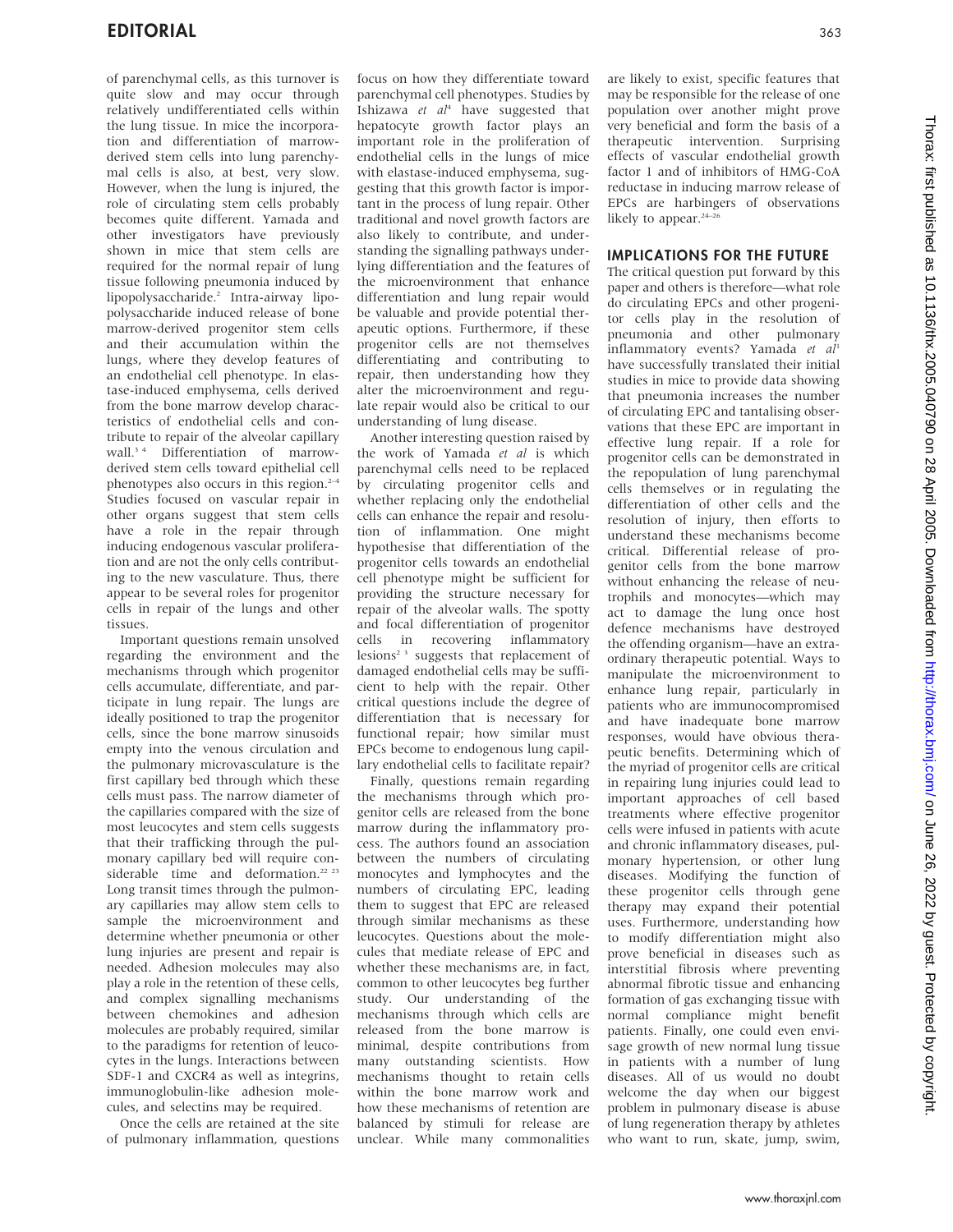bicycle, or ski better without limitations of gas exchange!

Thorax 2005;60:362–364. doi: 10.1136/thx.2004.037796

Correspondence to: Dr C M Doerschuk, Case Western Reserve University, Room RBC 787, 11100 Euclid Avenue, Cleveland, OH 44106, USA; cmd22@case.edu

## **REFERENCES**

asthma

asthma

- 1 Yamada M, Kubo H, Ishizawa K, et al. Increased circulating endothelial progenitor cells in patients with bacterial pneumonia: evidence that bone marrow derived cells contribute to lung repair. Thorax 2005;60:410–3.
- 2 Yamada M, Kubo H, Kobayashi S, et al. Bone marrow-derived progenitor cells are important for lung repair after lipopolysaccharide-induced lung injury. J Immunol 2004;172:1266–72.
- 3 Ishizawa K, Kubo H, Yamada M, et al. Bone marrow-derived cells contribute to lung regeneration after elastase-induced pulmonary emphysema. FEBS Lett 2004;556:249–52.
- 4 Ishizawa K, Kubo H, Yamada M, et al. Hepatocyte growth factor induces angiogenesis in injured lungs through mobilizing endothelial progenitor cells. Biochem Biophys Res Commun 2004;324:276–80.
- 5 Iwami Y, Masuda H, Asahara T. Endothelial progenitor cells: past, state of the art, and future. J Cell Mol Med 2004;8:488–97.
- 6 Hristov M, Weber C. Endothelial progenitor cells: characterization, pathophysiology, and possible clinical relevance.J Cell Mol Med 2004;8:498–508.

# BOHRF guidelines for occupational asthma

New guidelines for the identifica-<br>tion, management, and preven-<br>tion of occupational asthma are tion, management, and prevention of occupational asthma are published this month in Occupational and Environmental Medicine. <sup>1</sup> The first evidence based guidelines for occupational asthma, they were prepared by a working group that included clinicians, patients, occupational hygienists, and representatives of the Health and Safety Executive. The work was supported by a grant from the British Occupational Health Research Foundation (BOHRF). The guidelines will be supplemented by an abbreviated version for primary care practitioners, occupational health practitioners, employers, employees, and workplace safety representatives.

.......................................................................................

A J Newman Taylor, P Cullinan, P S Burge, P Nicholson, C Boyle ...................................................................................

Publication of the first evidence based guidelines for occupational

effect this.

BOHRF guidelines for occupational

- 7 Rumpold H, Wolf D, Koeck R, et al. Endothelial progenitor cells: a source for therapeutic vasculogenesis? J Cell Mol Med 2004;8:509–18.
- 8 **Summer R**, Kotton DN, Sun X, *et al.* Origin and<br>phenotype of lung side population cells.<br>Am J Physiol Lung Cell Mol Physiol 2004;287:L477–83.
- Kotton DN, Summer R, Fine A. Lung stem cells: new paradigms. Exp Hematol 2004;43:340–3.
- 10 **Fine A**. Marrow cells as progenitors of lung tissue. Blood Cells Mol Dis 2004;32:95–6.
- Neuringer IP, Randell SH. Stem cells and repair of lung injuries. Respir Res 2004;5:6.
- 12 Herzog EL, Chai L, Krause DS. Plasticity of marrow-derived stem cells. Blood 2003;102:3483–93.
- 13 Wang G, Bunnell BA, Painter RG, et al. Adult stem cells from bone marrow stroma differentiate into airway epithelial cells: potential therapy for cystic fibrosis. PNAS 2005;102:186–91.
- 14 Reynolds SD, Giangreco A, Hong KU, et al. Airway injury in lung disease pathophysiology: selective depletion of airway stem and progenitor<br>cell pools potentiates lung inflammation and<br>alveolar dysfunction. A*m J Physiol Lung Cell Mol* Physiol 2004;287:L1256–65.
- 15 Kotton DN, Fine A. Derivation of lung epithelium from bone marrow cells. Cytotherapy 2003;5:169–73.
- 16 Abe S, Lauby G, Boyer C, et al. Transplanted BM and BM side population cells contribute progeny to the lung and liver in irradiated mice. Cytotherapy 2003;5:523–33.
- 17 Anjos-Afonso F, Siapati EK, Bonnet D. In vivo contribution of murine mesenchymal stem cells into multiple cell-types under minimal damage conditions. J Cell Sci 2004;117:5655–64.

These guidelines are intended to increase awareness and improve the management of occupational asthma by all practitioners who encounter such patients, and to stimulate the means to reduce its incidence by those able to

The important issues in occupational asthma concern its aetiology, diagnosis, outcome and prevention. Questions about these are not readily answered by randomised controlled trials (RCTs) and, arguably, conventional hierarchies with the RCT at the apex are not appropriate for assessing the strength of evidence used in the generation of guidelines.2 Although not having the high internal validity of the RCT, strong

- 18 **Takahashi M**, Nakamura T, Toba T, *et al.*<br>Transplantation of endothelial progenitor cells into the lung to alleviate pulmonary hypertension in dogs. Tissue Eng 2004;10:771–9.
- 19 Mattsson J, Jansson M, Wernerson A, et al. Lung epithelial cells and type II pneumocytes of donor origin after allogeneic hematopoietic stem cell transplantation. Transplantation 2004;78:154–7.
- 20 **Suratt BT**, Cool CD, Seris AE, et al. Human pulmonary chimerism after hematopoietic stem cell transplantation. Am J Respir Crit Care Med 2003;168:318–55.
- 21 Kotton DS, Ma BY, Cardoso WV, et al. Bone marrow-derived cells as progenitors of lung alveolar epithelium. Development 2001;128:5181–8.
- 22 Doerschuk CM, Beyers N, Coxson HO, et al. Comparison of neutrophil and capillary diameters and their relation to neutrophil sequestration in the lung. J Appl Physiol 1993;74:3040–5.
- 23 Wiggs BR, English D, Quinlan WM, et al. The contributions of capillary pathway size and neutrophil deformability to neutrophil transit through rabbit lungs. J Appl Physiol 1994;77:463–70.
- 24 Kalka C, Masuda H, Takahashi T, et al. Vascular endothelial growth factor 165 gene transfer augments circulating endothelial progenitor cells
- in human subjects. Circ Res 2000;86:1198–202. 25 Dimmeler S, Aicher A, Vasa M, et al. HMG-CoAreductase inhibitors (statins) increase endothelial progenitor cells via the PI3 kinase/Akt pathway. J Clin Invest 2001;108:391–7.
- 26 Llevadot J, Murasawa S, Kureishi Y, et al. HMG-CoA reductase inhibitor mobilizes bone-marrow derived endothelial progenitor cells. J Clin Invest 2001;108:399–405.

inferences can be drawn from observational studies (whose external validity can be greater than that of an RCT) when these are well designed and their findings consistent and plausible.

The guidelines address several questions that are of key importance to respiratory physicians:

- What proportion of asthma in adult life is attributable to occupation?
- What are the most frequent causes of occupational asthma and in which occupations are they encountered?
- What methods are most useful in the diagnosis of occupational asthma?
- How is a case of occupational asthma best managed?
- What is the prognosis of occupational asthma and what factors influence this?

## WHAT IS OCCUPATIONAL ASTHMA?

Asthma can be aggravated or induced by an agent inhaled at work. ''Occupational asthma'' is generally limited to asthma induced by a workplace agent, either following the inhalation of an irritant chemical in toxic concentration (irritant induced occupational asthma) or, more commonly, as the outcome of a hypersensitivity reaction to an inhaled protein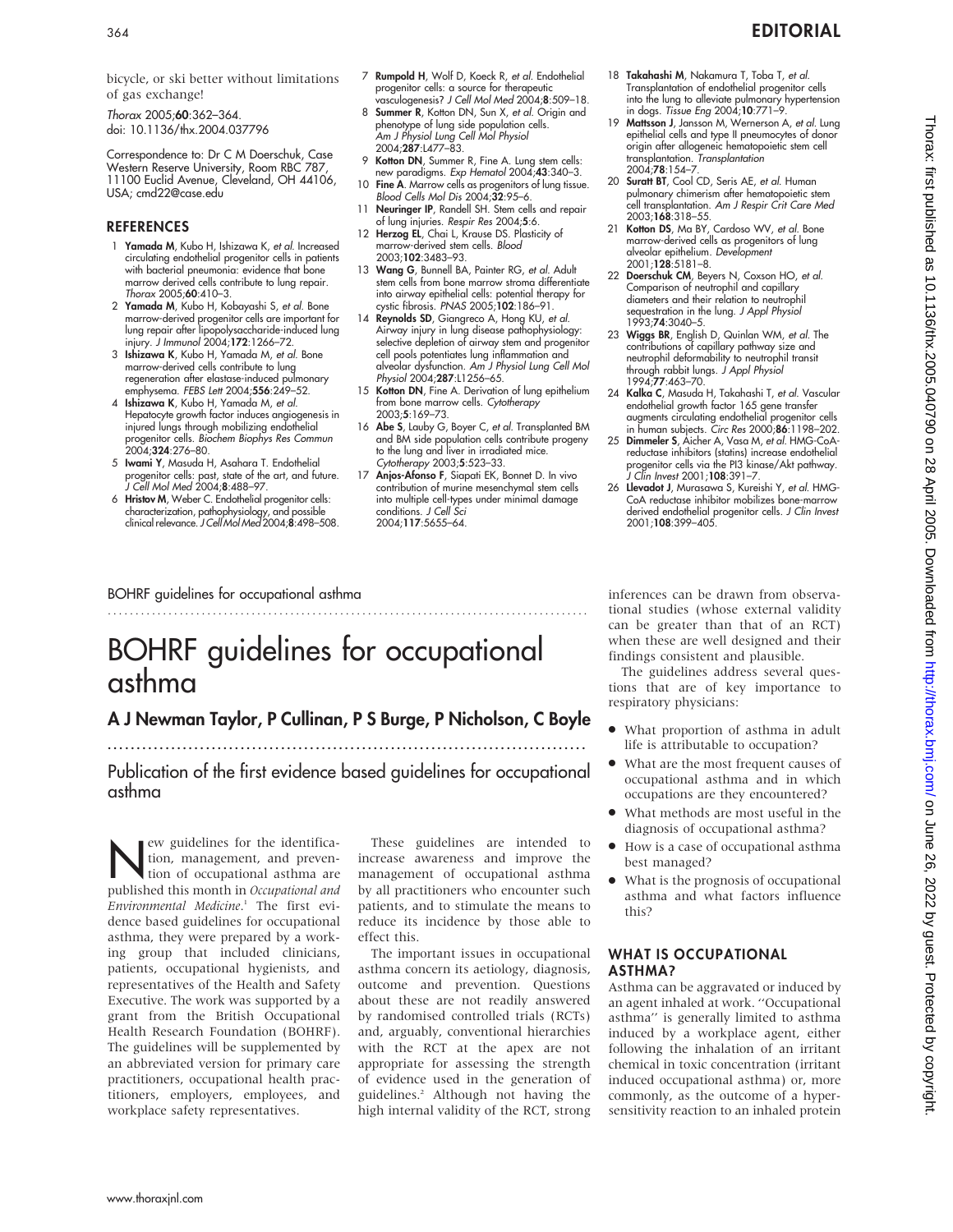# EDITORIAL <sup>365</sup>

Table 1 Agents responsible for more than 100 cases of occupational asthma (1992–7) and the occupations in which they were encountered<sup>3</sup>

| Occupation                                        | Agent              |
|---------------------------------------------------|--------------------|
| Spray painter                                     | Isocyanates        |
| <b>Baker</b>                                      | Flour              |
| Wood worker                                       | Wood               |
| Nurse                                             | Glutaraldehyde     |
| Laboratory technician,<br>scientist and assistant | Laboratory animals |
| Welder, solderer or<br>electrical assembly        | Solder/colophony   |

allergen or chemical (hypersensitivity induced occupational asthma). Some 90% of cases of occupational asthma are hypersensitivity induced and the guidelines primarily address this group.

Irritant induced asthma typically develops within hours of an acute inhalation incident; hypersensitivity induced asthma only develops after a latent interval usually of several months—but occasionally weeks or years—of asymptomatic exposure. In some cases, usually when caused by inhaled proteins but also by some low molecular weight chemicals, hypersensitivity induced occupational asthma is accompanied by the development of specific IgE antibody which can be identified in the blood or by a skin prick test.

#### HOW FREQUENT IS OCCUPATIONAL ASTHMA AND IN WHOM DOES IT OCCUR?

Estimates of the incidence of occupational asthma by occupation and the agents identified as causative in the UK during the past 15 years have come from the Surveillance of Work and Occupational Respiratory Disease (SWORD) scheme to which chest physicians and occupational physicians have regularly reported new cases of occupational lung disease. The results of SWORD have been surprisingly consistent, with occupational asthma the single most frequently reported condition—accounting for some 25% of reported cases with an estimated average of 2000 new cases each year. These cases represent only those seen by chest and occupational physicians in whom the attribution of asthma to work is made and reported. Interestingly, with the exception of the rise and fall of asthma attributed to latex allergy during the 1990s, the other causes of occupational asthma and the occupations in which the cases were employed have remained surprisingly stable during this period. The agents identified as responsible for more than 100 cases between

1992 and 1997<sup>3</sup> and the occupations in which they were encountered are shown in table 1.

Several recent studies, many using data from the European Community Respiratory Health Survey, have estimated the proportion of cases of asthma in those of working age to which occupational factors have contributed. In essence, such studies estimate the relative frequency of different occupations in (usually) prevalent cases of asthma, comparing these with an occupational grouping considered not to have an increased risk from occupational cause. Two meta-analyses of these studies have recently been reported. The first suggested a median population attributable risk (PAR) of 9% for all studies and 15% for the highest quality studies; the second a PAR of 15%. The implication of these observations is that between 1 in 10 and 1 in 7 cases of asthma in adult life are, at least in part, attributable to occupation.

#### WHY MAKE THE DIAGNOSIS OF OCCUPATIONAL ASTHMA?

Many studies reported in the past 25 years have found that symptoms of asthma and airway hyperresponsiveness persist in a high proportion of cases (between a third and a half) followed up for several years after avoidance of exposure to the cause, which includes isocyanates, wood dusts, acid anhydrides, colophony, and snow crab protein. Although the majority of these studies followed up patients seen in hospital and are therefore likely to reflect more severe disease and those with continuing symptoms, they are consistent in indicating continuing disease in a significant proportion of cases. In addition, studies of social and financial consequences indicate that about one third of cases remain unemployed up to 5 years from diagnosis and suffer consequent financial disadvantage.

Several studies have identified common factors which increase the probability of a favourable prognosis. These include avoidance of further exposure to the causal agent; relatively normal lung function at the time of diagnosis; shorter duration of symptoms before diagnosis; and shorter duration of symptoms before avoidance of exposure. By implication, as emphasised in the guidelines, the resolution of symptoms and the restoration of normal lung function are most likely in patients whose occupational asthma is identified early in the course of the disease and who avoid exposure within a short interval from the onset of symptoms, ideally within a few months.

The high proportion of cases remaining unemployed after several years suggests that the value of a compensation scheme for occupational asthma could lie in supporting retraining, enabling return to the labour market. There is limited evidence from France and Canada to support this.

#### HOW BEST TO MAKE THE DIAGNOSIS OF OCCUPATIONAL ASTHMA?

The diagnosis of occupational asthma is an iterative process. The components that show the greatest diagnostic utility are: a history of work related symptoms; serial peak flow measurements; and, where applicable and available, identification of specific IgE antibody in the serum or by skin prick test. The gold standard for the diagnosis of occupational asthma is bronchial provocation testing which is indicated in a minority of cases and is of limited availability in the UK.

Sensitisation and the symptoms of occupational asthma due to the majority of causes of occupational asthma are most likely to develop in the first few years of exposure. Rhinitis accompanies IgE associated occupational asthma in a high proportion of cases and generally develops about a year before the onset of symptoms.

Because of the potential implications of occupational asthma for future employment, the guidelines recommend that the diagnosis should be based on objective criteria (functional, immunological, or both) and that suspected cases should be referred to a physician with expertise in the disease.

A history of symptoms of asthma which improve on days away from work, both by questionnaire and taken by experts, has a high sensitivity (few false negatives) but relatively low specificity (a high proportion of false positives). Objective tests are needed to increase the specificity of the diagnosis. Studies of serial peak flow measurements undertaken in a clinical setting have shown high sensitivity and specificity provided a minimum of four readings per day are made. Both visual analysis by experts and computed analysis show good diagnostic performance.

Pre and post shift measurements of lung function are of limited value and cannot be recommended in the diagnosis of occupational asthma. Increased airway responsiveness (using different methods) has been found in many cases of occupational asthma, but there are also many reports of normal airway responsiveness to inhaled histamine or methacholine within 24 hours of exposure in workers with confirmed occupational asthma. Airway responsiveness even within 24 hours of exposure is